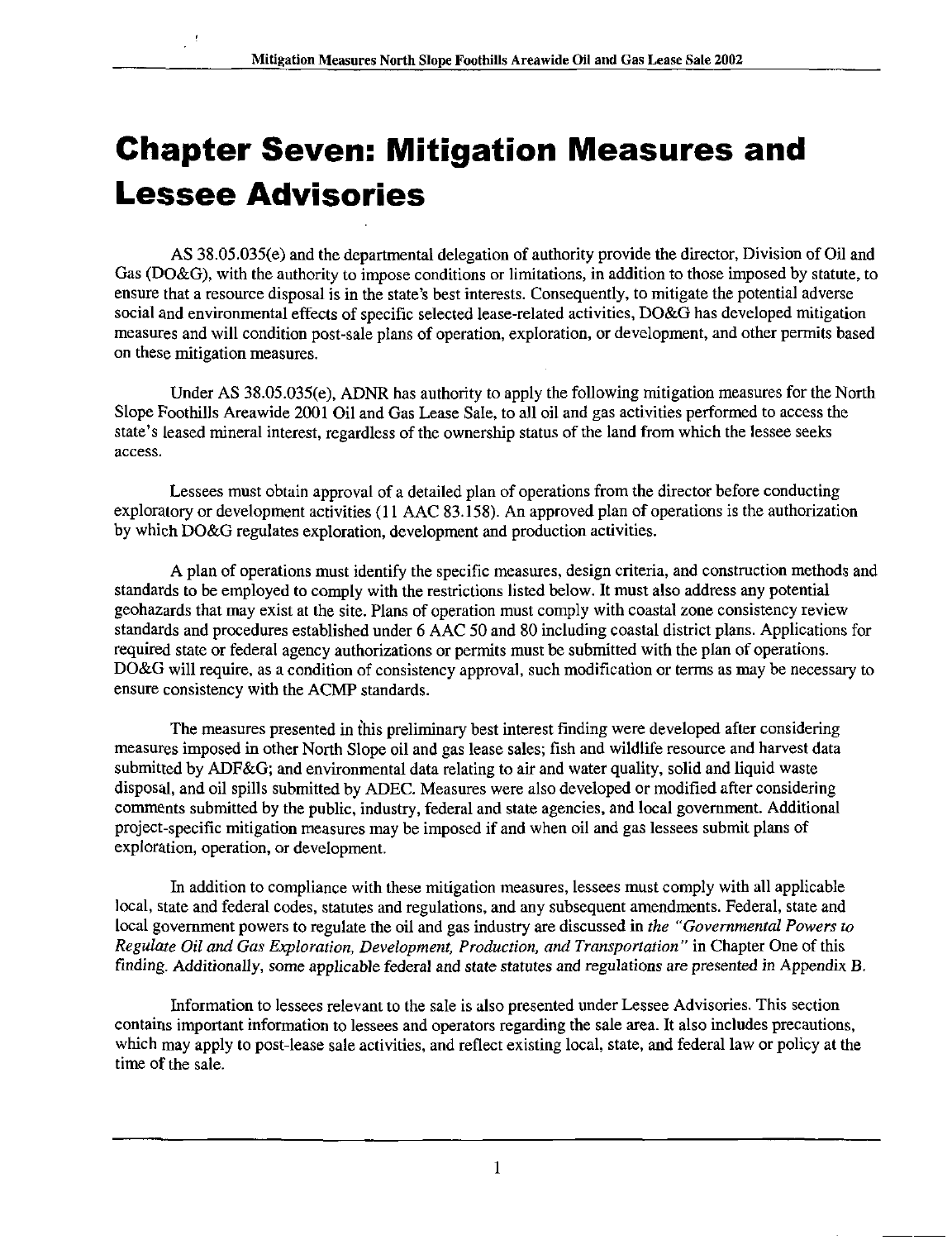The following abbreviations are used in these mitigation measures: Alaska Coastal Management Program (ACMP), Alaska Department of Environmental Conservation (ADEC), Alaska Department of Fish and Game (ADF&G), Alaska Department of Natural Resources (ADNR), Division of Mining, Land and Water (DMLW), Division of Governmental Coordination (DGC), Director of the Division of Oil and Gas (Director), Division of Parks and Outdoor Recreation (DPOR), National Pollutant Discharge Elimination System (NPDES), North Slope Borough (NSB), North Slope Borough Municipal Code (NSBMC), North Slope Borough Coastal Management Plan (NSBCMP), State Historic Preservation Officer (SHPO), Spill Prevention Control and Countermeasure (SPCC), and the U.S. Fish and Wildlife Service (USF&WS).

Except as indicated, the restrictions listed below do not apply to geophysical exploration on state lands; geophysical exploration activities are governed by 11 AAC 96. See lessee advisory four.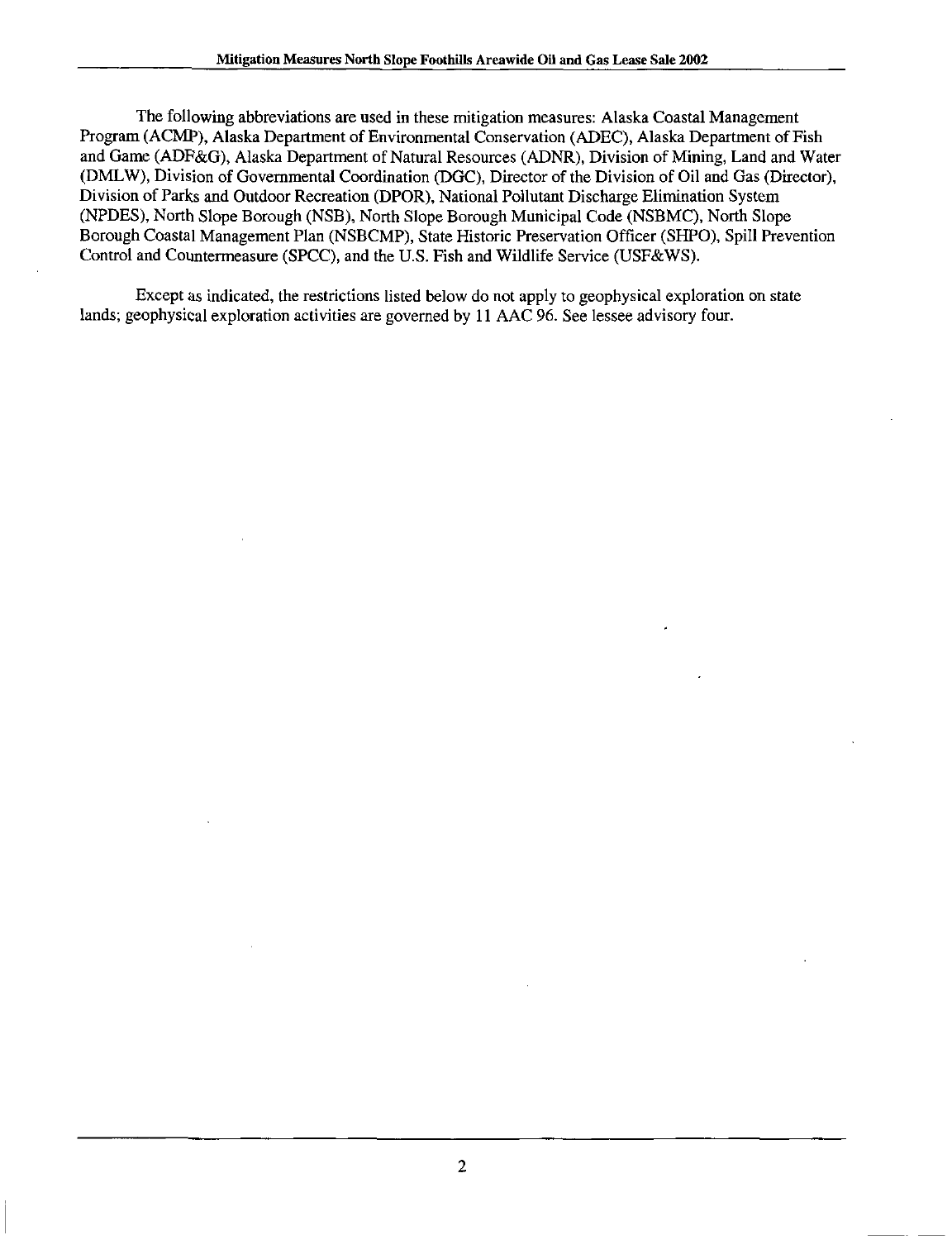# A. Mitigation Measures

#### 1. General Measures

1. a. Explosives must not be detonated within, beneath, or in close proximity to fishbearing waters if the detonation of the explosive produces a pressure rise in the waterbody greater than 2.5 pounds per square inch (psi) unless the waterbody, including its substrate, is solidly frozen.

Explosives must not produce a peak particle velocity greater than 0.5 inches per second (ips) in a spawning bed during the early stages of egg incubation. The minimum acceptable offset from fishbearing streams and lakes for various size buried charges is:

| 1 pound charge   | 37 feet    |
|------------------|------------|
| 2 pound charge   | 52 feet    |
| 5 pound charge   | 82 feet    |
| 10 pound charge  | $116$ feet |
| 25 pound charge  | 184 feet   |
| 100 pound charge | 368 feet   |
|                  |            |

Specific information on the location of fishbearing waterbodies may be obtained by contacting ADF&G.

- b. The lessee will consult with the NSB prior to proposing the use of explosives for seismic surveys. The director may approve the use of explosives for seismic surveys after consultation with the NSB.
- 2. Except for approved off-road travel, exploration activities must be supported only by ice roads, winter trails, existing road systems or air service. Wintertime off-road travel across tundra and wetlands may be approved in areas where snow and frost depths are sufficient to protect the ground surface. Summertime off-road travel across tundra and wetlands may be authorized subject to time periods and vehicle types approved by DMLW. Exceptions may be granted by the director of the DMLW, and the Director, if an emergency condition exists; or, if it is determined, after consulting with ADF&G, that travel can be accomplished without damaging vegetation or the ground surface. Exceptions, including the use of gravel, may also be granted on a site specific basis, if it is determined, after consulting with ADF&G, that no feasible and prudent alternatives exist for constructing an exploration road or pad.
- 3 a. Removal of water from fishbearing rivers, streams, and natural lakes shall be subject to prior written approval by DMLW and ADF&G.
	- b. Removal of snow cover from fishbearing rivers, streams, and natural lakes shall be subject to prior written approval by ADF&G. Compaction of snow cover overlying fishbearing waterbodies will be prohibited except for approved crossings. If ice thickness is not sufficient to facilitate a crossing, ice and/or snow bridges may be required.
- 4. Water intake pipes used to remove water from fishbearing waterbodies must be surrounded by a screened enclosure to prevent fish entrainment and impingement. Screen mesh size shall not exceed 0.04 inches unless another size has been approved by ADF&G. The maximum water velocity at the surface of the screen enclosure may be no greater than 0.1 foot per second.

3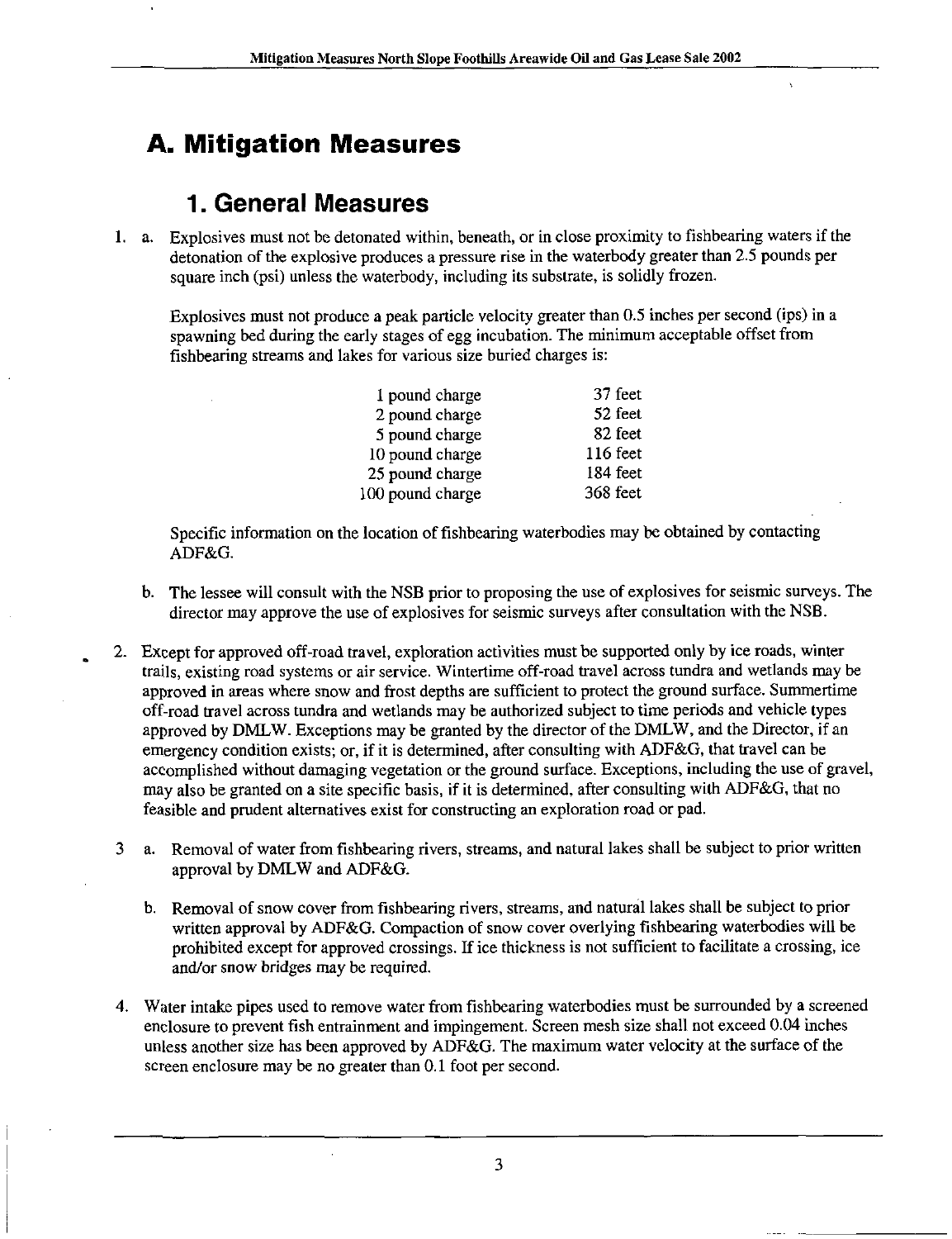# 2. Facilities and Structures

- 5. Lessees must minimize the impact of industrial development on key wetlands. Key wetlands are those wetlands that are important to fish, waterfowl, and shorebirds because of their high value or scarcity in the region. Lessees must identify on a map or aerial photograph the largest surface area, including reasonably foreseeable future expansion areas, within which a facility is to be sited or an activity is to occur. The map or photograph must accompany the plan of operations. DO&G will consult with ADF&G to identify the least sensitive areas within the area of interest. To minimize impacts, the lessee must avoid siting facilities in the identified sensitive habitat areas, unless no feasible and prudent altemative exists.
- 6. Exploration facilities, including exploration roads and pads, must be temporary and must be constructed of ice unless the Director determines that no feasible and prudent alternative exists. Re-use of abandoned gravel structures may be permitted on a case-by-case basis by the Director, after consultation with the director, DMLW, and ADF&G. Approval for use of abandoned structures will depend on the extent and method of restoration needed to return these structures to a usable condition.
- 7. a. Pipelines must be located so as to facilitate the containment and cleanup of spilled hydrocarbons. Where feasible and prudent, onshore pipelines must be located on the upslope side of roadways and construction pads unless the director, DMLW, determines that an altemative site is environmentally acceptable. Wherever possible, pipelines must utilize existing transportation corridors. Consideration should be given to burying pipelines where soil and geophysical conditions permit.
	- b. All pipelines, including flow and gathering lines, must be designed and constructed to provide adequate protection from water currents, storm and ice scouring, subfreezing conditions, and other hazards as determined on a case-by-case basis.
- 8. Pipelines shall be designed and constructed to avoid significant alteration of caribou, moose, and muskoxen movement and migration patterns. At a minimum, above ground pipelines shall be elevated five feet, as measured from the ground to the bottom of the pipe, except where the pipeline intersects a road, pad, or a ramp installed to facilitate wildlife passage. Lessees shall consider increased snow depth in the sale area in relation to pipe elevation to ensure adequate clearance for wildlife. In areas known to contain significant numbers of moose, caribou and muskoxen, above ground pipelines shall be elevated a minimum vertical clearance of 10 feet for a distance of at least 60 feet, at maximum intervals of one-half mile. ADNR may, after consultation with ADF&G, require additional measures to mitigate impacts to wildlife movement and migration.

# 3. Gravel mining and use

9. Gravel mining sites required for exploration and development activities will be restricted to the minimum necessary to develop the field efficiently and with minimal environmental damage. Where feasible and prudent, gravel sites must be designed and constructed to function as water reservoirs for future use. Gravel mine sites required for exploration activities must not be located within an active floodplain of a watercourse unless the director, DMLW, after consultation with ADF&G, determines that there is no feasible and prudent altemative, or that a floodplain site would enhance fish and wildlife habitat after mining operations are completed and the site is closed.

Mine site development and rehabilitation within floodplains must follow the procedures outlined in McLean, R. F. 1993, North Slope Gravel Pit Performance Guidelines, ADF&G Habitat and Restoration Division Technical Report 93-9.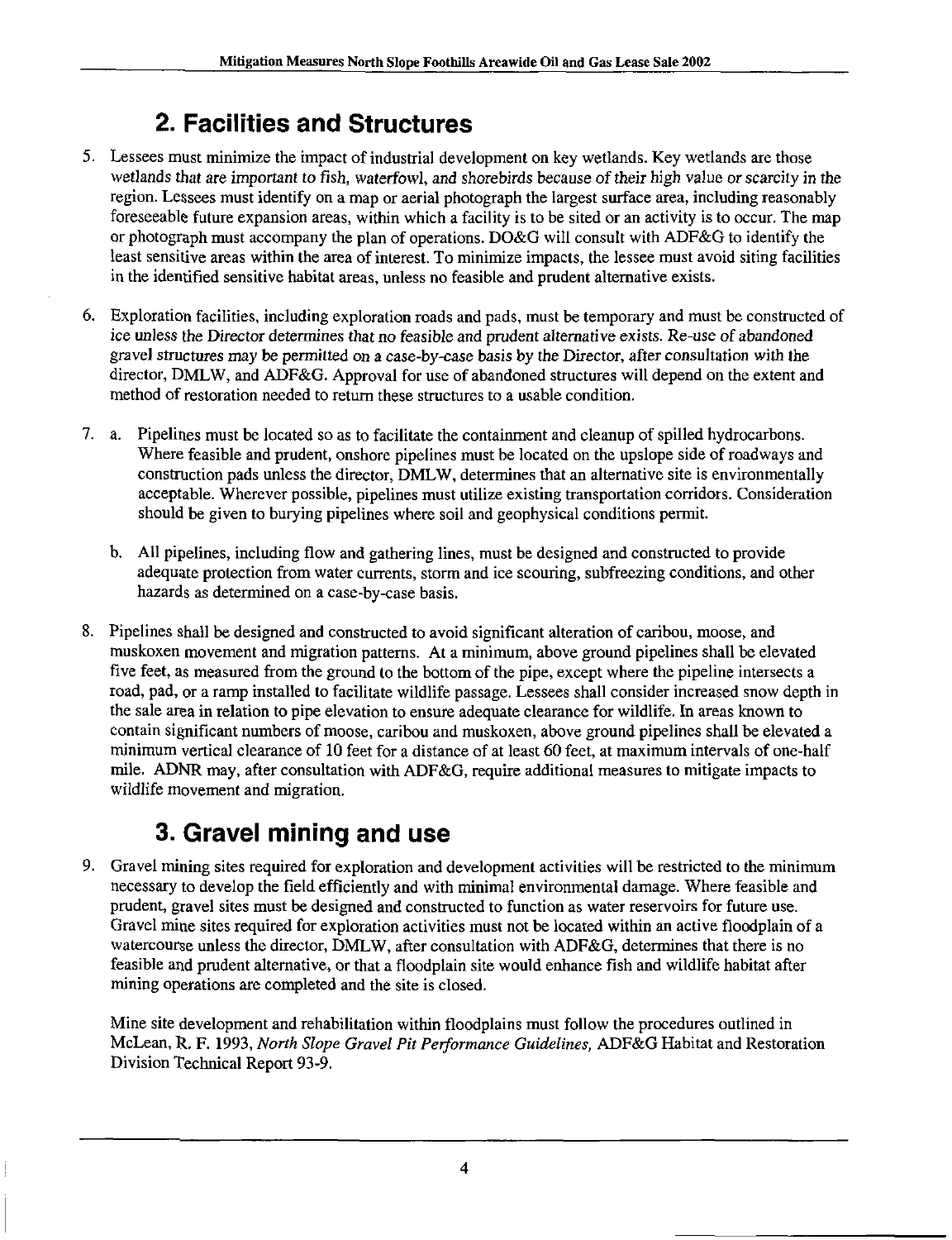# 4. Prehistoric, Historic, and Archeological Sites

10. Prior to any ground disturbing activity resulting from exploration, development or production activities, the lessee must conduct an inventory of prehistoric, historic and archeological sites within the area affected by activity. The inventory must include consideration of literature provided by the NSB and local residents, documentation of oral history regarding historic and prehistoric uses of such sites, evidence of consultation with the Alaska Heritage Resources Survey and the National Register of Historic Places, and site surveys.

The inventory must also include a detailed analysis of the potential effects that might result from the activity. The inventory must be submitted to the Director for distribution to DPOR and the NSB for review and comment. In the event that an archeological, prehistoric or historical site or area may be adversely affected by an activity, the Director, after consulting DPOR, and the NSB, will direct the lessee as to what course of action will be necessary to avoid or minimize the adverse effect.

Discovery of prehistoric, historic, or archaeological objects: In the event any site, structure, or object of prehistoric, historic, or archaeological significance is discovered during leasehold operations, the lessee must immediately report such findings to the Director and the lessee must make every reasonable effort to preserve and protect such site, structure, or object from damage until the Director, after consulting the SHPO, has given directions as to its preservation.

# 5. Training

11. The lessee must include in any plan of exploration or plan of development a training program for all personnel, including contractors and subcontractors, involved in any activity. The program must be designed to inform each person working on the project of environmental, social, and cultural concerns that relate to the individual's job.

The program must employ effective methods to ensure that personnel understand and use techniques necessary to preserve geological, archeological and biological resources. In addition, the program must also be designed to help personnel increase their sensitivity and understanding of community values, customs, and lifestyles in areas where they will be operating. The program must include an explanation of the applicable laws protecting cultural and historic resources. The program shall address the importance of not disturbing archeological, cultural and historic resources and provide guidance on how to avoid disturbance.

### 6. Local Hire

12. To the extent they are available and qualified, the lessee is encouraged to employ local and Alaska residents and contractors for work performed on the leased area. Lessees shall submit, as part of the plan of operations, a proposal detailing the means by which the lessee will comply with the measure. The proposal must include a description of the operator's plans for partnering with local communities to recruit and hire local and Alaska residents and contractors. The lessee is encouraged, in formulating this proposal, to coordinate with employment services offered by the state of Alaska and local communities and to recruit employees from local communities.

### 7. Subsistence Harvest Protection

13. a. Exploration, development or production operations shall be conducted in a manner that prevents unreasonable conflicts between lease related activities and subsistence activities. In enforcing this mitigation measure the division, during review of plans of operation, will work with other agencies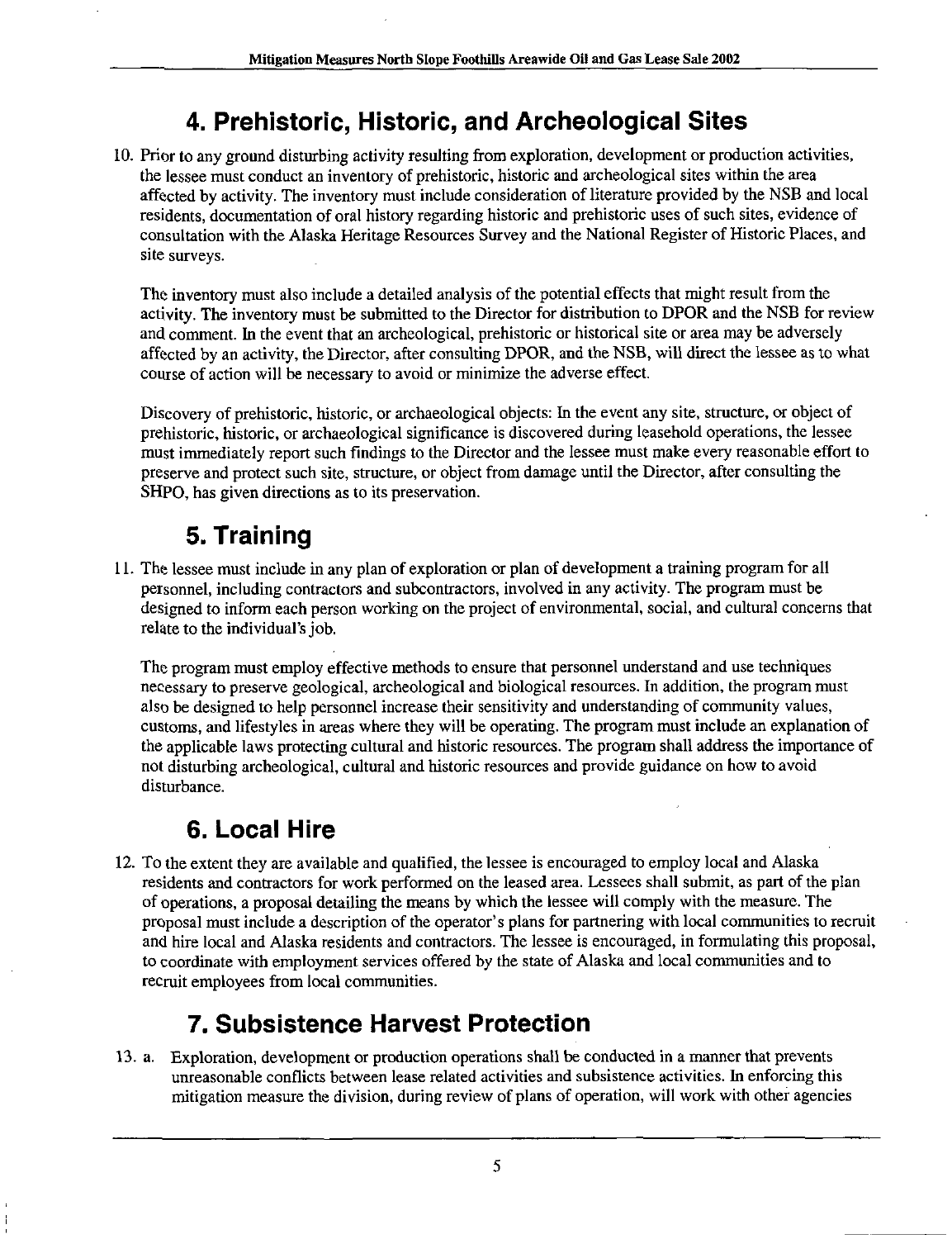and the public to assure that potential conflicts are identified and avoided to the fullest extent possible. Available options include altemative site selection, requiring directional drilling, seismic and threshold depth restrictions, subsea completion techniques, seasonal drilling restrictions, and the use of other technologies deemed appropriate by the Director.

- b. Prior to submitting a plan of operations for activities that have the potential to disrupt subsistence activities, the lessee shall consult with the potentially affected subsistence communities and the NSB (collectively "parties") to discuss potential conflicts with the siting, timing, and methods of proposed operations and safeguards or mitigating measures that could be implemented by the operator to prevent unreasonable conflicts. The parties shall also discuss the reasonably foreseeable effects on subsistence activities of any other operations in the area that they know will occur during the lessee's proposed operations. Through this consultation, the lessee shall make reasonable efforts to assure that exploration, development, and production activities are compatible with subsistence hunting and fishing activities and will not result in unreasonable interference with subsistence harvests.
- c. A discussion of resolutions reached or not reached during the consultation process and plans for continued consultation shall be included in the plan of operations. The lessee shall identify who participated in the consultation and send copies of the plan to participating communities and the NSB when it is submitted to the division.
- d. If the parties cannot agree, then any of them may request the Commissioner of ADNR or his designee to assemble the parties. The commissioner may assemble the parties or take other measures to resolve conflicts among the parties.
- e. The lessee shall notify the director of all concerns expressed by subsistence hunters during operations and of steps taken to address such concerns.
- f. Lease-related use will be restricted when the Director determines it is necessary to prevent unreasonable conflicts with subsistence harvests.
- 14. No restriction of public access to, or use of, the lease area will be permitted as a consequence of oil and gas activities except in the immediate vicinity of drill sites, buildings and other related facilities. Areas of restricted access must be identified and a rationale justifying the area restriction must be included in the plan of operations.

### 8. Title 16 Streams

- 15. Under Title 16 of the Alaska statutes, the measures listed below will be imposed by ADF&G below the ordinary high water mark in designated anadromous streams and fishbearing streams for activities that could block fish passage. Exceptions to these requirements, including exceptions for the use of spill containment and recovery equipment, may be allowed on a case-by-case basis. Specific information on the location of anadromous waterbodies in and near the area may be obtained from ADF&G.
	- a. Alteration of river banks, except for approved permanent crossings, will be prohibited.
	- b. Except for approved stream crossings, equipment must not be operated within willow stands (Salix spp.).
	- c. The operation of equipment, excluding boats, in open water areas of rivers and streams will be prohibited.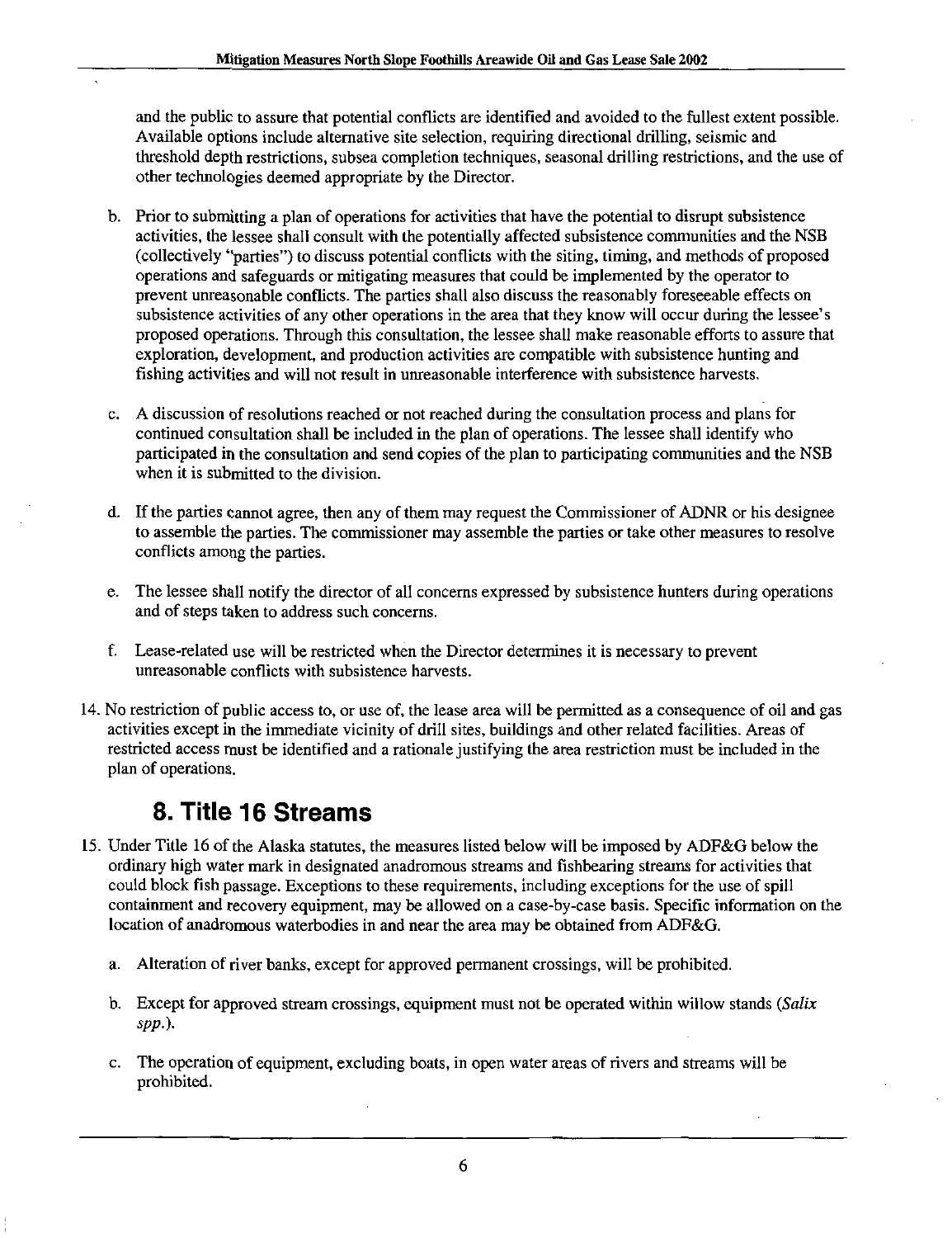d. Bridges are the preferred watercourse crossings in fish spawning and important rearing habitats. In areas where culverts are used, they must be designed, installed, and maintained to provide efficient passage of fish.

# 9. Waste Disposal

- 16. Solid Waste Disposal:
	- a. Garbage and domestic combustible refuse must be incinerated. Nonbumables must be disposed of at an approved upland site.
	- b. The preferred method for disposal of muds and cuttings from oil and gas activities is by underground injection. Injection of non-hazardous oil field wastes generated during development is regulated by AOGCC through its Underground Injection Control (UIC) Program for oil and gas wells. Annular disposal of muds and cuttings associated with drilling an exploratory well is permitted by ADEC. Surface discharge of drilling muds and cuttings into lakes, streams, rivers, and high value wetiands is prohibited. Surface discharge of drilling muds and cuttings into reserve pits shall be allowed only when the Director, in consultation with ADEC, determines that alternative disposal methods are not feasible and prudent. If use of a reserve pit is proposed, the operator must demonstrate the advantages of a reserve pit over other disposal methods, and describe methods to be employed to reduce the disposed volume. Onpad temporary cuttings storage will be allowed as necessary to facilitate annular injection and/or backhaul operations.
	- c. Proper disposal of garbage and putrescible waste is essential to minimize attraction to wildlife. The lessee must use the most appropriate and efficient method to achieve this goal. The primary method of garbage and putrescible waste disposal is prompt, on-site incineration in compliance with state of Alaska air quality regulations in 18 AAC 50. The secondary method of disposal is on-site frozen storage in animal-proof containers with backhaul to an approved waste disposal facility. The tertiary method of disposal is on-site non-frozen storage in animal proof containers with backhaul to an approved waste disposal facility. Daily backhauling of non-frozen waste only must be achieved unless safety considerations prevent this.
- 17. Wastewater Disposal:
	- a. Unless authorized by NPDES or state permit, disposal of wastewater into freshwater bodies, including Class III, IV, VI, and VIII wetlands, is prohibited.
	- b. Surface discharge of reserve pit fluids will be prohibited unless authorized by ADEC permit and approved by DMLW.
	- c. Disposal of produced waters in upland areas, including wetlands, will be by subsurface disposal techniques. ADEC may permit alternate disposal methods if the lessee demonstrates that subsurface disposal is not feasible or prudent.

### 10. Specific Measures

- 18. Bears:
	- a. Exploration and production activities must not be conducted within one-half mile of occupied grizzly bear dens, unless altemative mitigation measures are approved by ADF&G. Known den sites shall be obtained from the Division of Wildlife Conservation, ADF&G, phone 459-7213, prior to commencement of any activities. Occupied dens encountered in the field must be reported to the above, and subsequently avoided by one-half mile.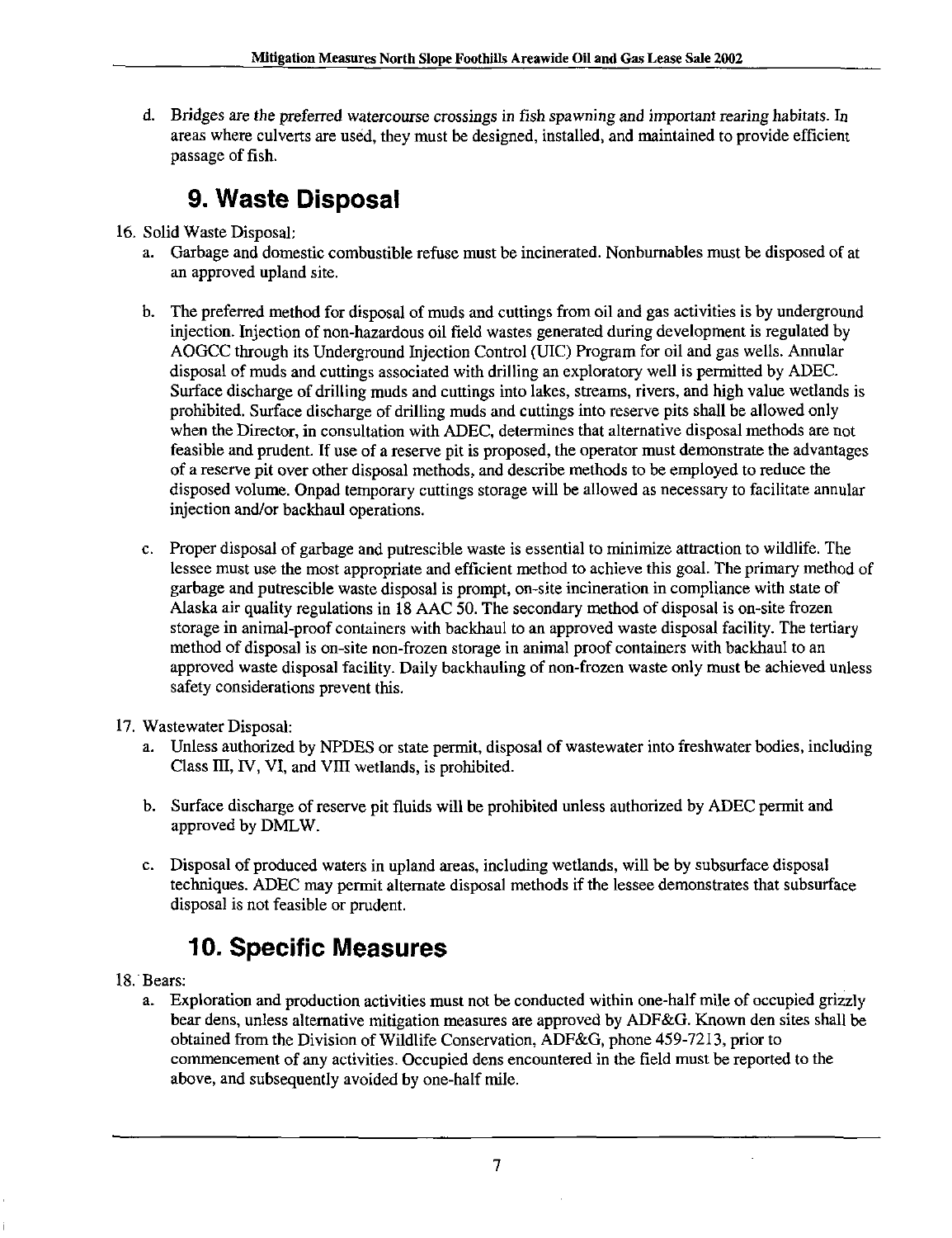b. For projects in close proximity to areas frequented by bears, lessees are encouraged to prepare and implement bear interaction plans to minimize conflicts between bears and humans. These plans could include measures to: (a) minimize attraction of bears to the drill sites; (b) organize layout of buildings and work areas to minimize human/bear interactions; (c) warn personnel of bears near or on drill sites and the proper procedures to take; (d) if authorized, deter bears from the drill site; (e) provide contingencies in the event bears do not leave the site or cannot be deterred by authorized personnel; (f) discuss proper storage and disposal of materials that may be toxic to bears; and (g) provide a systematic record of bears on the site and in the immediate area. The ADF&G has offered to assist lessees in developing educational programs and camp layout and management plans as lessees prepare their lease operations plans.

#### 19. Waterbody Buffers:

- a. To the extent feasible and prudent, onshore facilities other than docks, or road and pipeline crossings, will not be sited within 500 feet of fishbearing streams. Additionally, to the extent feasible and prudent, facilities will not be sited within one-half mile of the banks of the main channel of the Colville, Canning, Echooka, Ivishak, Ribdon, Sagavanirktok, Saviukviayak, Anaktuvuk, Toolik, Kavik, Shaviovik, Kuparuk, Itkillik, Nanushuk, Kanayut, Chandler and Killik Rivers, and Accomplishment, Section, and May Creeks. Facilities will be not be sited within 500 feet of all other fishbearing waterbodies. Essential facility siting will be allowed in buffer areas in those instances where no other suitable sites are available. Facilities will not be sited within buffers unless the Director, after consulting ADF&G, determines that such facility restrictions are not feasible or prudent. Road and pipeline crossings must be aligned perpendicular or near perpendicular to watercourses.
- b. No facilities will be sited within one-half mile of identified Dolly Varden overwintering and/or spawning areas on the Canning, Echooka, Ivishak, Saviukviayak, Anaktuvuk, Kanayat, and Nanushuk Rivers; and on May, Cobblestone, Section and accomplishment Creeks. Notwithstanding the previous sentence, road and pipeline crossings may only be sited within these buffers if the lessee demonstrates to the satisfaction of the Director of Oil & Gas, ADNR, and the Durector of Habitat, ADF&G, in the course of obtaining their respective permits, that either (1) the scientific data indicates the proposed crossing is not within an overwintering and/or spawning area; or (2) the proposed road or pipeline crossing will have no significant adverse impact to Dolly Varden overwintering and/or spawning habitat.
- 20. Caribou Subsistence:
	- a. Exploratory drilling operations may be restricted during the fall caribou migration (August 1 through October 15) in the Chandler, Nanushuk, Itkillik, Kuparuk, and Anaktuvuk river valleys to allow for subsistence hunting.
	- b. With the exception of pipelines and roads, permanent facilities siting within the Chandler, Nanushuk, Itkillik, Kuparuk, and Anaktuvuk river valleys will be prohibited unless the lessee demonstrates to the satisfaction of the Director, in consultation with the NSB, that the development will not preclude reasonable subsistence user access to caribou. Before requesting a determination from the Director to site a facility in one of these river valleys, the lessee shall consult with the NSB and the villages of Anaktuvuk Pass, Nuiqsut and Atqasuk regarding reasonable subsistence user access to caribou. When consulting with the NSB and these villages, the lessee must comply with all the requirements of mitigation measure 13 concerning subsistence harvest protection.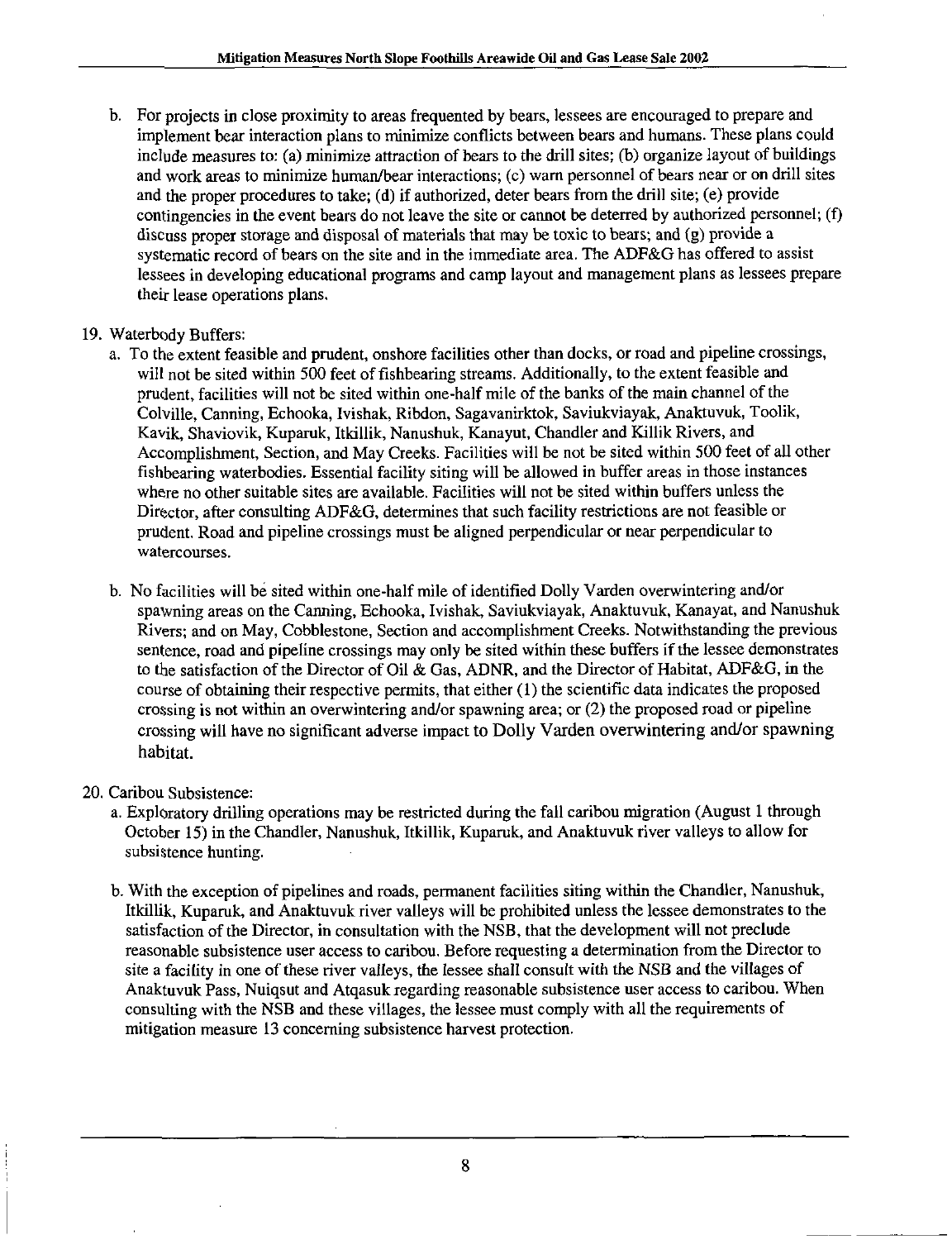- 21. Dall Sheep:
	- a. Aircraft shall remain one-half mile horizontal or 1,000 feet vertical from Dall sheep lambing areas between May 5 and June 20, and mineral licks from May 20 to June 30. Human safety will take precedence over flight restrictions.
	- b. Minor ground activity (e.g., surveying, geological hand sampling) and major activity (e.g., seismic testing, construction) shall remain one-quarter mile and one mile from lambing areas and mineral licks, respectively, during the same time periods as above.
	- c. Major manned facilities (e.g., processing facilities, camps) shall be sited at least one mile from lambing areas and mineral licks.
	- c. Known Dall sheep lambing areas and mineral licks shall be obtained from the Division of Wildlife Conservation, ADF&G, phone (907) 459-7213.

#### 22. Birds

Permanent, staffed facilities must be sited to the extent feasible and prudent outside identified tundra swan nesting and brood rearing areas.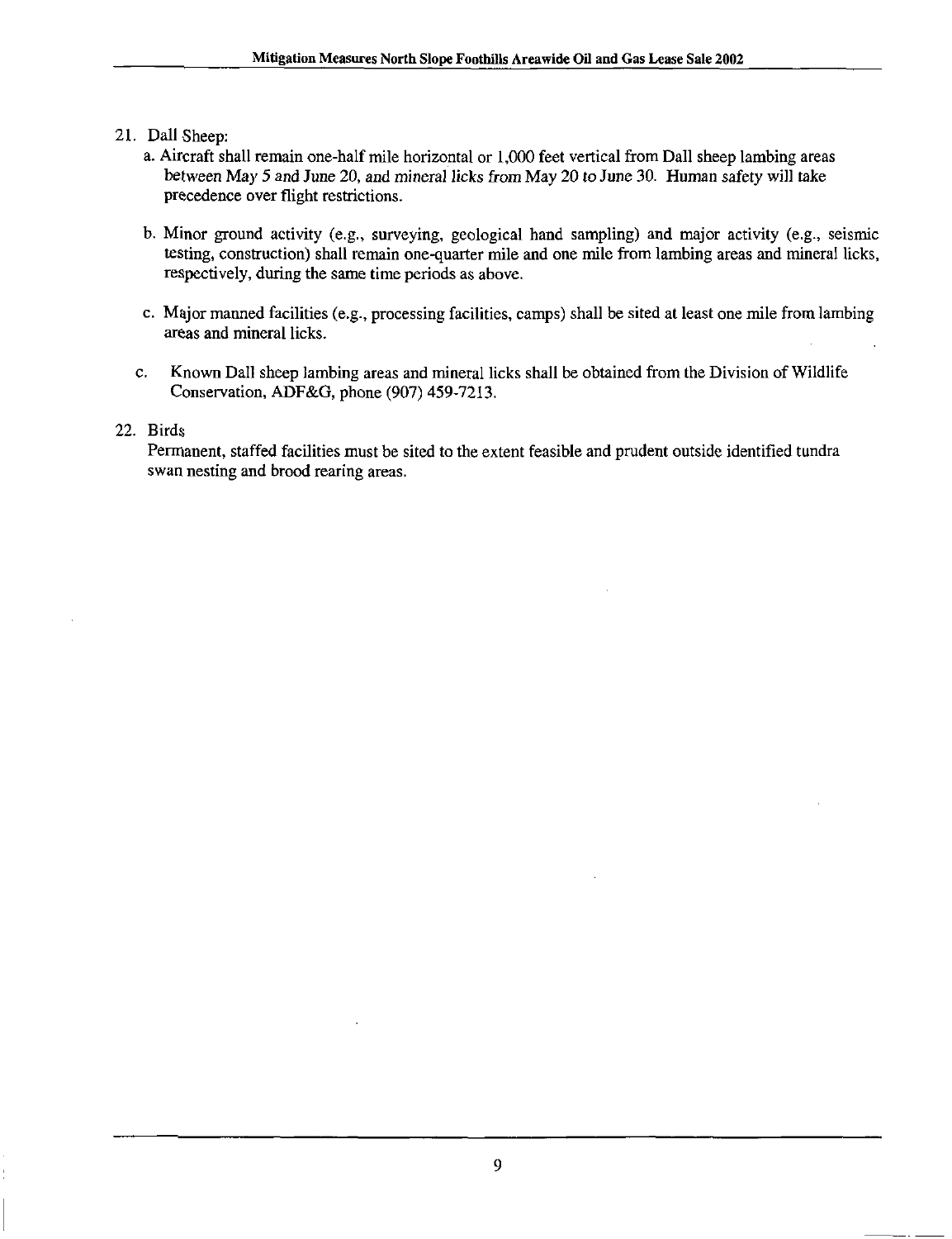# B. Lessee Advisories

#### 1. Local Ordinances:

Lessees are advised that the NSB Assembly has adopted a comprehensive plan and land management regulations under Titie 29 of the Alaska Statutes (AS 29.40.020-040). The NSB regulations require borough approval for all proposed uses, development and master plans. The NSBCMP policies are included as part of the NSB zoning regulations (19.70.060) and all NSB permit approvals will require the proposal to be substantially consistent with these policies. The NSB likely will aggressively assert its land management powers to the fullest extent permissible under law to address any outstanding concerns regarding impacts to the area's fish and wildlife species and to habitat and subsistence activities.

Restricting access to and use of fish camps and other subsistence use areas defined in the NSB Traditional Land Use Inventory may violate NSBCMP and NSBMC subsistence harvest protection and land use regulations. Lessees are advised to consult with the NSB Planning Department and local communities during planning of operations that may take place onshore.

2. Community Participation in Operations Planning;

Lessees are encouraged to bring one or more residents of communities in the area of operations into their planning process. Local communities have a unique understanding of their environment and community activities. Involving local community residents in the earhest stages of the planning process for oil and gas activities can be beneficial to the industry and to the community. Community representation on management teams developing plans of operation, oil spill contingency plans, and other permit applications can help communities understand permitting obligations and help industry to understand community values and expectations for oil and gas operations being conducted in and around their area.

3. Wetiands Identification:

The wetlands referred to in mitigation measures are based on a classification system developed by Bergmann et.al. (USFWS Resource Publication 129, Waterbirds and Their Wetland Resources in Relation to Oil Development at Storkersen Point, Alaska). Lessees are advised that the state may adopt or approve the use of a wetlands classification system in the future, however, the protective nature of the wetlands mitigation measures developed for this and other oil and gas lease sales will remain consistent regardless of the wetiands classification ultimately selected.

4. Geophysical Activity:

Except as indicated, the mitigation measures listed above do not apply to geophysical exploration on state lands. Geophysical exploration activities are governed by 11 AAC 96.

Lessees or nonlessee companies may propose various operations, which include seismic surveys, in the sale area. Lessees may not have control over those activities not contracted by them. However, post-lease seismic surveys conducted or contracted by the lessee, are considered lease-related activities. Restrictions on geophysical exploration permits, whether lease-related or not, will depend on the size, scope, duration, and intensity of the proposed project and on the reasonably foreseeable effects on important species.

Copies of the non-proprietary portions of all Geophysical Exploration Permit Applications will be made available to the NSB and potentially affected subsistence communities for comment.

- 5. Bird and Fish Protection:
	- a. Lessees shall comply with the Recommended Protection Measures for Spectacled and Steller's Eiders developed by the USF&WS to ensure adequate protection of spectacled eiders during the nesting and brood rearing periods.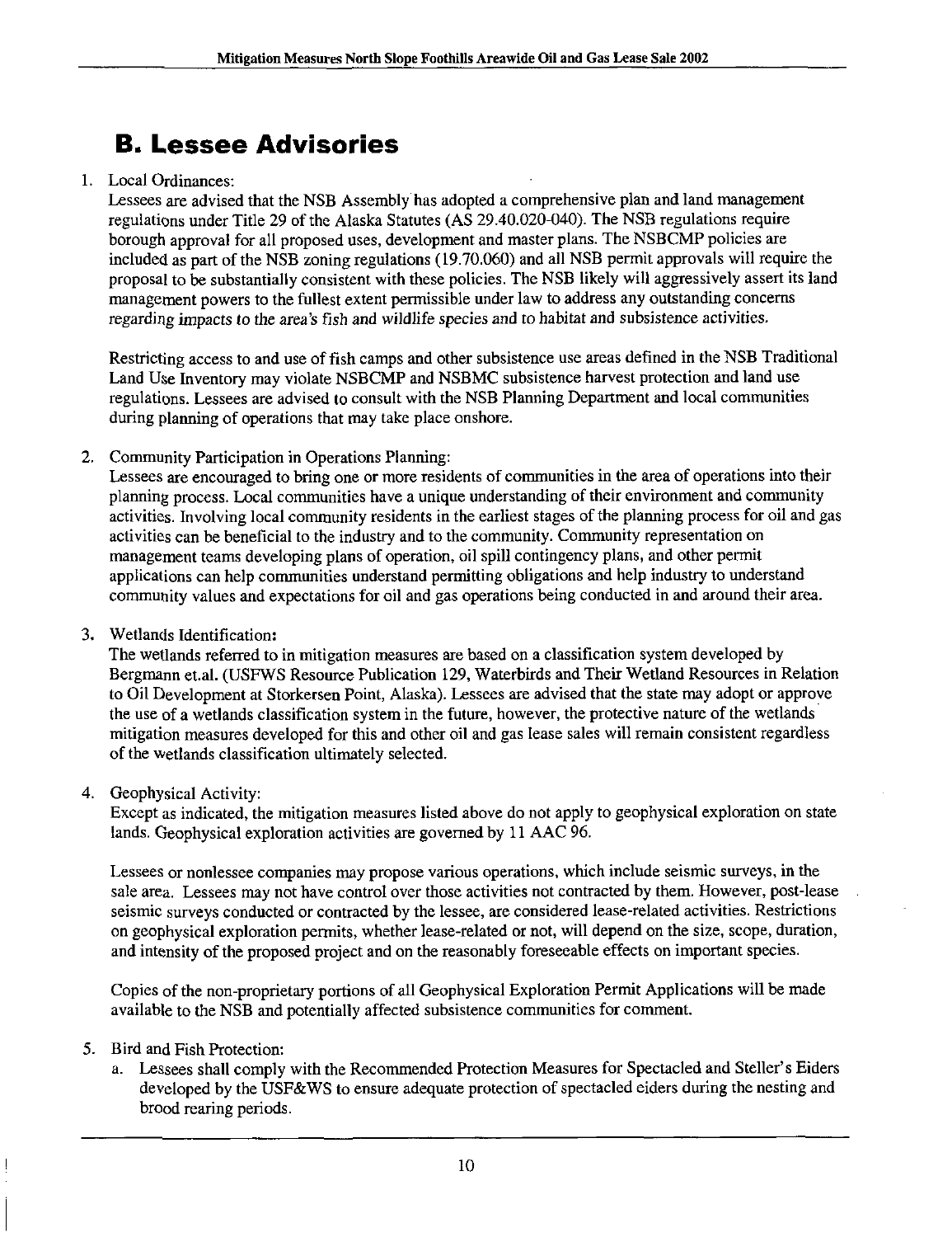- b. Peregrine falcon nesting sites may occur in the sale area. Lessees are advised that disturbing a peregrine falcon nest violates federal law. Lessees are required to comply with the federal resource recovery plan for the arctic peregrine falcon.
- 6. Aircraft Restrictions:

To protect species that are sensitive to noise or movement, horizontal and vertical buffers will be required, consistent with aircraft, vehicle and vessel operations regulated by NSB Code § 19.70.050(I)(1) which codifies NSBCMP policy 2.4.4.(a). Lessees are encouraged to apply the following provisions governing aircraft operations in and near the proposed sale area:

- a. To the extent feasible and prudent, all aircraft should maintain an altitude of greater than 1,500 feet or a lateral distance of one mile, excluding takeoffs and landings, from caribou, moose and muskoxen concentrations. A concentration means numbers of animals inexcessof the general density of those animals found in the area.
- b. From June 1 to August 31, aircraft overflights must avoid identified tundra swan nesting and brood rearing habitat by an altitude of 1,500 feet, or a lateral distance of one mile.
- c. Human safety will take precedence over flight restrictions.
- 7. Oil and Hazardous Substance Pollution Control: Pursuant to regulations 18 AAC 75 administered by ADEC, lessees are requhed to have an approved oil discharge prevention and contingency plan (c-Plan) prior to commencing operations. The plan must include a response action plan to describe how a spill response would occur, a prevention plan to describe the spill prevention measures taken at the facility, and supplemental information to provide background and verification information.
- 8. a. To conform with ADEC requirements, impermeable lining and diking, or equivalent measures such as double-walled tanks, will be required for onshore oil storage facilities (with a total above ground storage capacity greater than  $1,320$  gallons, provided no single tank capacity exceeds 660 gal) and for sewage ponds. Additional site-specific measures may be required as determined by ADNR, with the concurrence of ADEC and will be addressed in the existing review of project permits or c-Plans.
	- d. Buffer zones of not less than 500 feet will be required to separate onshore oil storage facilities (with a capacity greater than 660 gallons) and sewage ponds from freshwater supplies, streams, and lakes and key wetlands unless the Director after consultation with ADEC, determines that such a requirement is not feasible or prudent. Reserve pits, if used must be impermeable and otherwise fully contained through diking or other means.
- 9. Lessees are advised that certain areas are especially valuable for biological and cultural resources, and for their importance to subsistence harvest activities. The following areas must be considered when developing plans of operation.
	- a. Dolly Varden spawning/overwintering areas on the Canning, Echooka, Ivishak, Saviukviayak, Anaktuvuk, Kanayut, and Nanushuk Rivers; and, on May, Cobblestone, Section and Accomplishment creeks.
	- b. The Chandler, Nanushuk, Itkillik, Kuparuk, and Anaktuvuk river drainages, from August 1 to October 15, for protection of subsistence caribou harvest opportunities.